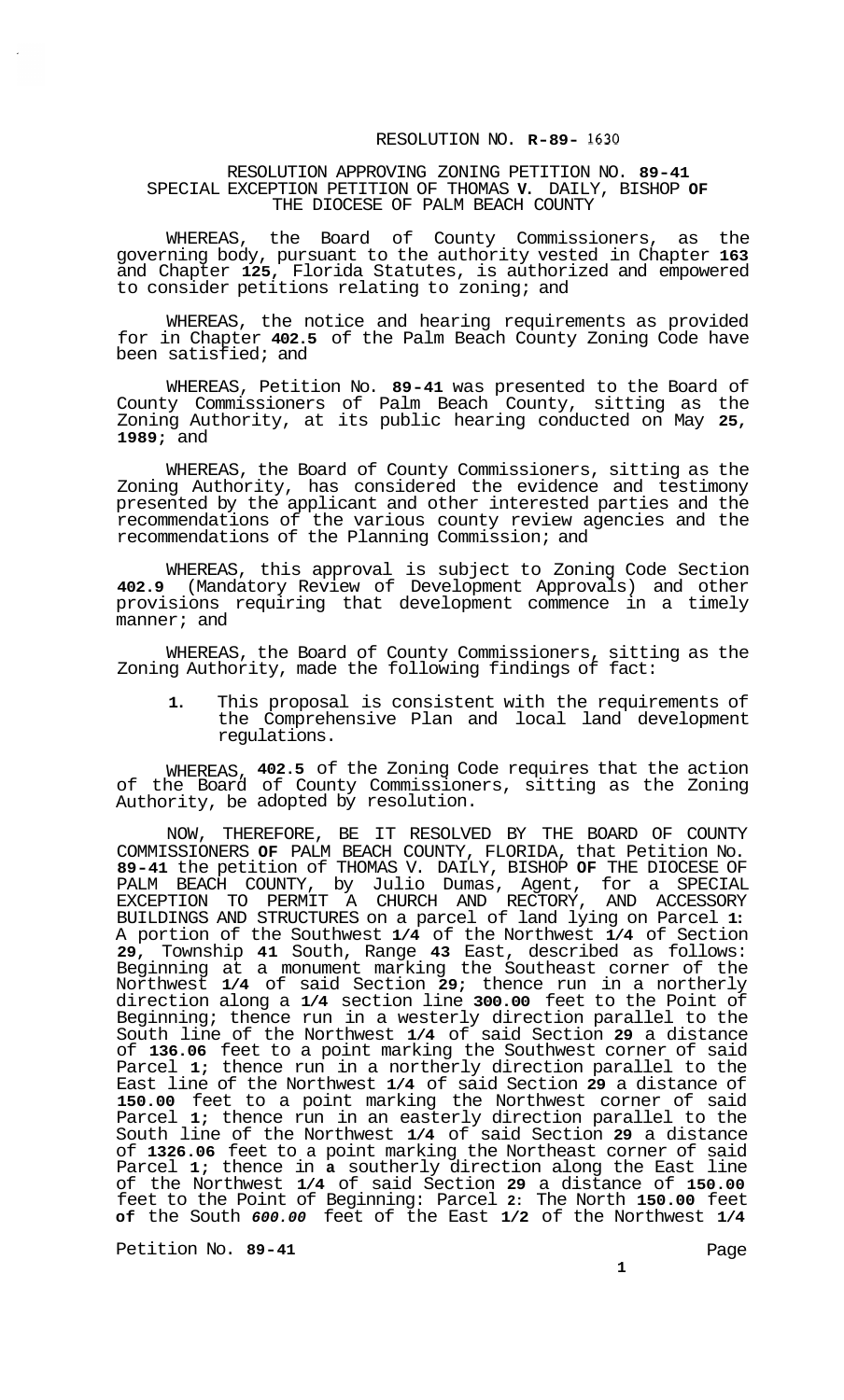of said Section **29;** Parcel **3:** The North **80.00** feet of the South *680.00* feet of the East **1/2** of the Northwest **1/4** of said Section **29,** being located on the west side of Prosperity Farms Road, approximately **1** mile south of Donald Ross Road, in the RS-Single Family Residential Zoning District, was approved on May 25, 1989, as advertised, subject to the following conditions:

- **1.**  Prior to site plan review submittal, the site plan shall be amended to indicate the following:
	- a. Preservation areas. The areas shall be clearly labeled and dimensioned showing approximate locations. This vegetation shall be preserved until future plans for expansion is approved by the Board of County Commissioners. If future expansion is approved, the petitioner shall preserve native vegetation to the maximum extent possible.
- **2.**  Prior to the removal of any vegetation the petitioner shall schedule a preclearing inspection with the Zoning Division.
- **3.**  The developer shall preserve all existing native vegetation on site and shall incorporate the vegetation into the project design. Clearing shall be limited to the developable areas, retention areas, driveways and other vehicular use areas. The areas for preservation shall receive appropriate protection from damage and disturbance in accordance with- Section **500.36** of the Zoning Code during the site development and construction phase. Landscaping shall be installed as shown on the Landscape Plan on file, as of the date May **29, 1989.** Vegetation within the parking lot area shall consist of quecus virginiana (live oak) .
- **4.**  All lighting shall be of low intensity, shielded, and directed away from surrounding residential properties and rights-of-way.
- **5.**  Building area shall be limited to **10,400** square feet.
- **6.**  The application and engineering plans, calculations, etc. to construct well and/or septic tank must be submitted to the Health Department prior to site plan approval.
- *7.*  Water service is available to the property. Therefore, no well shall be permitted on the site to provide potable water.
- *8.*  The Developer shall provide discharge control and treatment for the stormwater runoff in accordance with all applicable agency requirements in effect at the time **of** the permit application. However, at a minimum, this development shall retain onsite the stormwater runoff generated by a three **(3)** year-one **(1)** hour storm with a total rainfall **of 3** inches as required by the Permit Section, Land Development Division. In the event that the subject site abuts a Department of Transportation maintained roadway, concurrent approval from the Florida Department of Transportation will also be required. The drainage system shall be maintained in an acceptable condition

Petition No. 89-41 **Petition No. 89-41**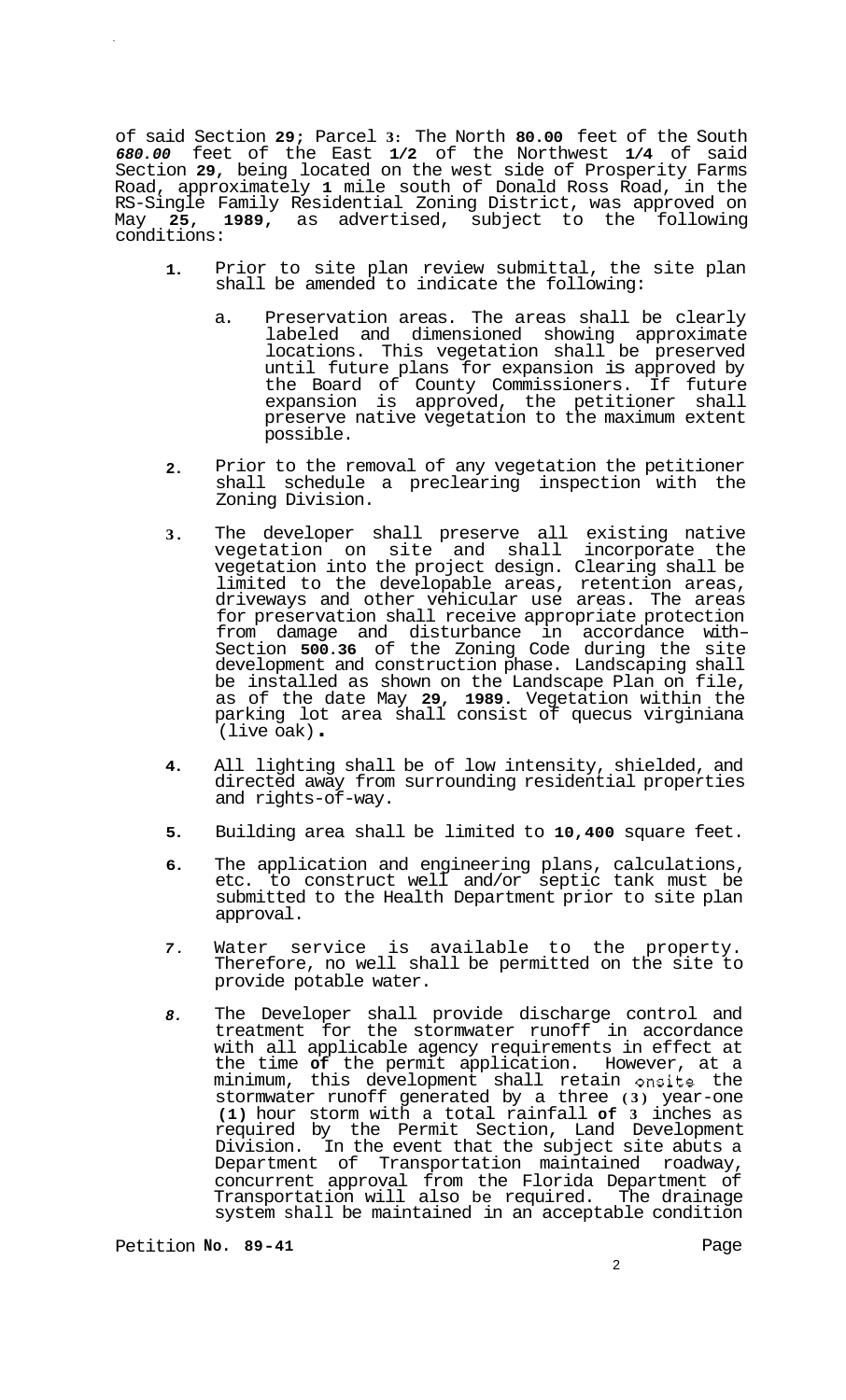as approved by the County Engineer. In the event that the drainage system is not adequately maintained as determined by the County Engineer, this matter will be referred to the Code Enforcement Board for enforcement.

- **9.** Within **90** days of approval of this project, the property owner shall convey to Palm Beach County Iand Development Division by road right-of-way warranty deed for Prosperity Farms Road, *70* feet from centerline free of all encumbrances and encroachments. Property owner shall provide Falm Beach County with sufficient documentation acceptable to the Right of Way Acquisition Section to ensure that the property **is** free of all encumbrances and encroachments. Right-of-way conveyances shall also include "Safe Sight Corners" where appropriate at intersections as determined by the County Engineer.
- **10.** The Property owner shall construct a left turn lane, south approach on Prosperity Farms Road at the project's entrance road prior to August **1, 1990.** A letter of credit shall be posted prior to the issuance of a Certificate of Occupancy for the first building.
- **11.** The petitioner shall pay a Fair Share Fee in the amount and manner required by the "Fair Share Contribution for Road Improvements Ordinance" as it presently exists or as it may from time to time be amended. The Fair Share Fee for thi? project presently is **\$5,412.00 (202** trips **X \$26.79** per trip).
- **12.** In addition the Developer shall contribute the amcunt of **\$541.00** as established in Article **V** Sectioll **3**  (Insignificant Project Standard) of the Traffic Performance Standards Code. These total funds of **\$541.00** shall be paid prior to the issuance of the first Building Permit.
- **13.** If the "Fair Share Contribution for Road Improvements Ordinance<sup>n</sup> is amended to increase the Fair Share Fee, this additional amount of **\$541.00** shall be credited toward the increased Fair Share Fee.
- **14.** Failure to comply with any conditions of approval may result in the denial or revocation of a building permit; the issuance of a stop work order; the derial of a Certificate of Occupancy on any building or structure; or the denial or revocation of any permit or approval for any developer-owner, commercialowner, lessee, or user of the subject property. Appeals from such action may be taken to the E'alm Beach County Board of Adjustment or as othemise provided in the Palm Beach County Zoning Code.

 $\hat{\mathbf{r}}$